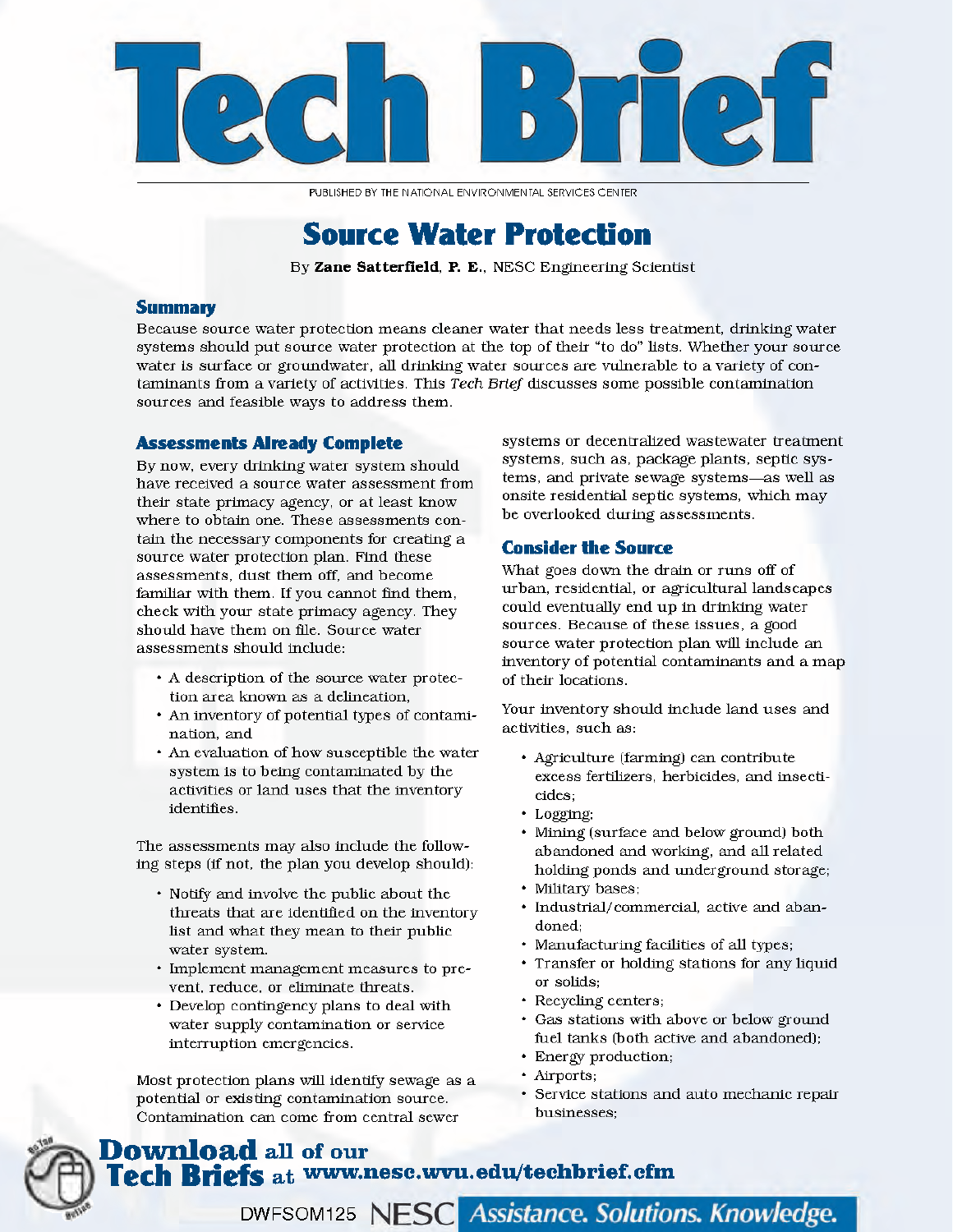- Dry cleaning operations and laundromats;
- Slaughter houses;
- Funeral homes;
- Solid waste landfills old and new, (particularly the older ones);
- Centralized and decentralized sewage treatment facilities;
- Oil and gas facilities;
- Construction sites (sedimentation occurs when improperly managed);
- Faulty residential septic systems;
- Residential dump sites (before garbage pick-up many rural residents used to dump their garbage in gullies where the water would run through it);
- Storm water runoff from urban areas
- Salt water intrusion from the ocean or sea.
- Forms of transportation that may create avenues for spills:
- Interstate highways (pay attention to the storm water collection and discharge from highways);
- Railroads (usually along rivers and creeks); and
- Rivers with barge traffic.

Contamination is usually divided into point sources, such as pipe outfalls from sewage treatment plants, power plants, or manufacturing facilities from which pollution can be traced, and non-point or dispersed sources, such as agricultural runoff that cannot necessarily be traced. In some cases, water pollution is a combination of both.

# What should I include in my plan?

Mapping is important for delineating the watershed or wellhead protection area. U.S. Geological Survey (USGS) topographic maps provide a good starting point. These maps show the contours of the land, an important step in determining watershed boundaries. This mapping should also include the entire distribution system of the drinking water system from the source to the plant to the customers.

But don't stop with the drinking water system. Your final map should include the central wastewater system treatment plant and service areas, point discharges, and the extent of the stormwater system. Eventually, you should add all septic and other decentralized systems, showing areas of concern.

Other maps that should be included are taxbased maps because they can help determine specific land uses as well as who owns the land. These maps can be obtained from the county tax assessment office.

All maps need to include the following information: scale, legend, north arrow, water system name, PWSID number (public water system identification number), town, date the map was created, who making the map, source of the map information, and an area for revision dates with details of the revisions. The maps need to be updated regularly to keep them accurate and useable.

Include other possible water sources in your plan that could be used in an emergency, such as individual wells, ponds, lakes, rivers and creeks, nearby water systems, and possibly abandoned mines filled with water. If your water system has connections with other water systems even if normally closed, these need to be mapped as well.

Some other items you may want to include in your plan are photographs of the water source and surrounding area with date stamp. If there are existing town or county ordinances highlighting source protection efforts, these should also be included in the plan. As-built drawings of the water system or at least the design drawing of the water system show the most detail. Update your plan every three years.

# Worst Case Contingency Plan

Say, for whatever reason, a community cannot use its source water. What do you do? First a lot of phone calls need to be made. Keep a list of important phone numbers readily available. Include contact information for:

- Your state primacy agency (the people who regulate your water system);
- All operators who are employed by the system, including emergency back-up operators;
- The county or state emergency management agency;
- The governor's office;
- Local fire departments and emergency response personnel;
- Neighboring water systems;
- Your state rural water association;
- Companies that are permitted to haul potable water; and
- Local newspapers, TV stations, and radio stations.

# Mission Impossible? Maybe Not

With all the attention being given to the gas stations, farming operations, and industrial/ commercial contamination sources, onsite septic systems have been "slipping under the radar." Why worry about failing onsite septic systems when creating a source water protection plan?

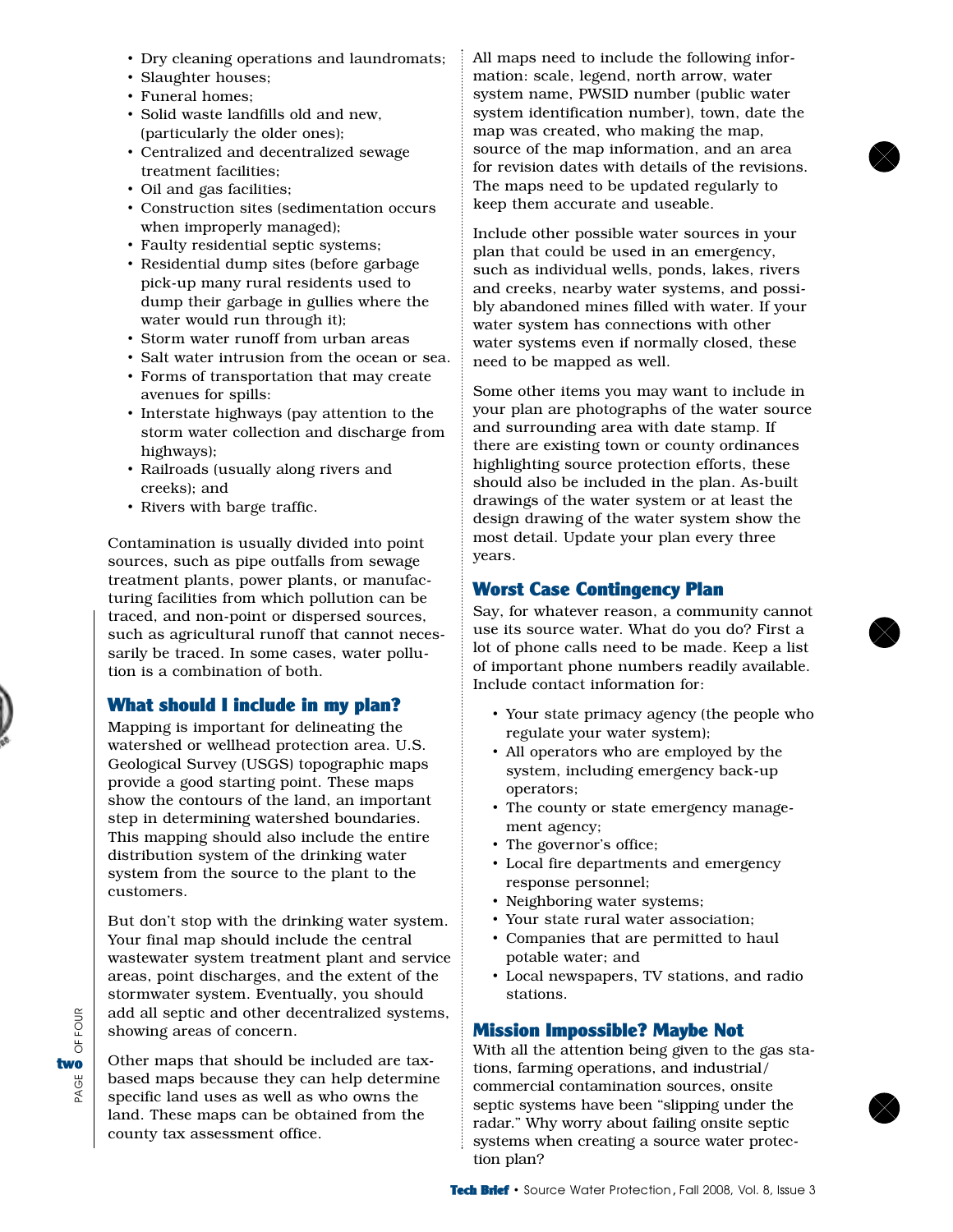While failing wastewater systems may be the hardest source of contamination to fix in your watershed or wellhead protection area, the task is not impossible. Septic systems can contribute to source water contamination for a number of reasons including improper siting of the system, poor design, faulty construction, incorrect operation, poor or no maintenance, and improper use (flushing items that should not be flushed). Building centralized collection systems for everyone is not practical—financially or environmentally. Onsite systems are here to stay and, when installed and maintained correctly, offer viable wastewater treatment methods.

If an onsite system is failing and nothing is being done, the local (county) health department sanitarian or township sewage enforcement officer needs to be notified, in writing, along with the state health and environmental agencies having jurisdiction.

To ensure that onsite systems do not fail, educate system owners about proper maintenance. Basic steps that your water customers with onsite systems can do to ensure that their systems continue to function properly can include:

- Have the system inspected annually by a certified person.
- Pump the tank regularly (three to five years is recommended for a three-bedroom dwelling with a 1,000-gallon septic tank).
- Keep storm drains, down spouts, and basement sump pumps diverted away from the septic system.
- Channel surface (rain) water away from the septic system.
- Do not use septic system additives.
- Avoid or reduce the use of garbage disposals.
- Don't flush trash; solids can clog the drainfield.
- Don't drive over the septic tank and especially the drainfield. This can compact the soils and can even break the piping.
- Keep an eye out for signs of failure, such as: areas around or downhill from the system that stay wet even during dry times and areas of excessive grass or plant growth. If you suspect something is wrong, schedule an inspection and if there is a problem repair as soon as possible.
- Conserve water; it saves money and your septic system.
- Keep maintenance records for the life of the septic system. If the home is sold, pass this information on to the new homeowners.

# The Big Boys

Gas stations, chemical plants, and industrial facilities—activities that can pollute in a hurry and with severe consequences—are sometimes easier to deal with because procedures to address these kinds of acute problems may already be in place.

If there is a situation with an industry or commercial application that could affect the source water, the first thing that water systems need to do is get on the phone. The contact list of phone numbers will be virtually the same as the above worst-case scenario contact list adding numbers for Hazmat incidents.

If a contaminating spill happens, it must be isolated, contained, and cleaned-up as soon as possible. If it is impossible to contain the contaminant, at least divert it away from the source water. However, diversion should be the last resort; it just sends the problem downstream for someone else, or you end up dealing with it later.

# Networking Can Be Useful

One good tool for any water system to have is communication with other water systems that may use the same source water. If a water system upstream or upgradient is contaminated from a spill or other problem, having a good communication system with them can be vital in spreading the word. Networking can also help with developing and improving the source water protection plan. You can see what other water systems have done or find items that you might have missed in your system's plan.

Having physical waterline connections with other water systems, even if normally kept closed, would also come in handy. Some water systems throughout the country have connections with neighboring water systems that are invaluable in times of emergency situations. It could be the difference between having potable water or no water.

Contaminated drinking water sources can cause a community significant expense and threaten public health. Many states have set up Water-Wastewater Agency Resource Networks (called WARN) that allow utilities to cross jurisdictional boundaries so that they can share equipment, personnel, and other resources to respond to water-related emergencies.

Get the community involved. Include information about source water protection along with the regular water bill. There may be watershed groups in your area. Ask them to help with